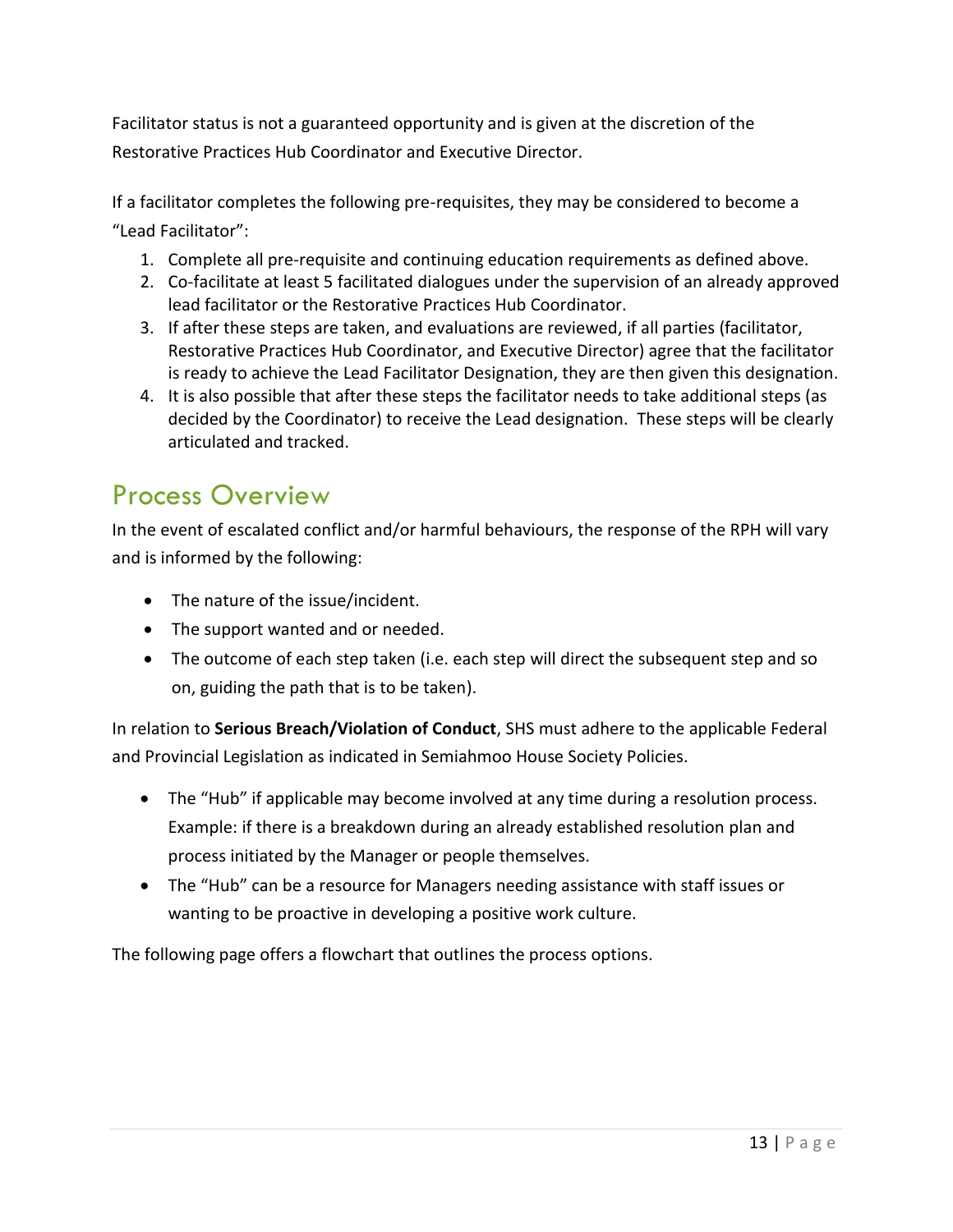### **Flowchart**

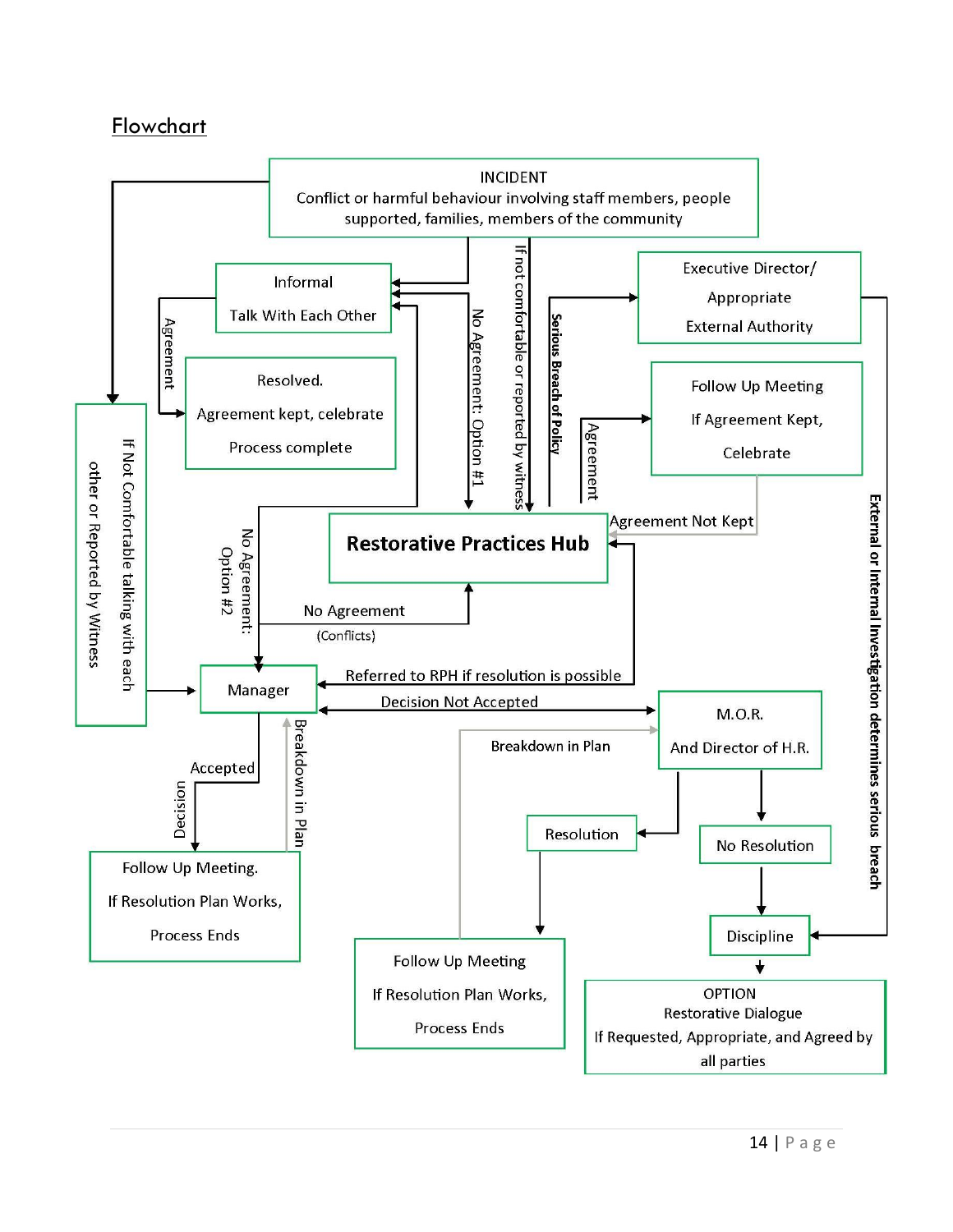### Process Options

### *Conflict Intervention Options:*

- (A) If a person is not comfortable with an issue or an issue/incident is reported by a witness; the person or issue can go either to:
	- **a.** The Restorative Practices Hub: Where the issue is assessed, there is support and facilitation of a resolution process and plan, the issue is resolved, an agreement is kept, there is time for celebration and the process is complete; or,
	- b. Manager: Where the issue is assessed, there is facilitation of a resolution plan and process, the issue is resolved, an agreement is kept, there is time for celebration, and the process is complete.
- (B) The Parties involved strive for a resolution by talking with each other.
	- a. While this is optimal, it is recognized that at times it is not possible.
	- b. If people are able to resolve matters between themselves, make and honour agreement(s) then the process is complete. Celebrate.
- (C) If the Parties involved are unable to reach agreement or resolve the issue on their own; they can go either to:
	- a. The Restorative Practices Hub: Where there is assessment, support and facilitation of a resolution process and plan, an accepted decision, follow up meeting(s), celebration and the end of the process. (May need to involve Manager in this plan/process); or,
	- b. Manager: Where there is assessment, support and facilitation of a resolution process and plan, including the accepted decision and follow up meeting(s). Celebration and the end of the process.

**The Manager can also make referrals to the Restorative Practices Hub if required.**

### *Serious Breach/Violation of Conduct*

The course of action will be determined by the nature/seriousness of the Breach. Legislative Processes and Policies must be followed and supersede all other actions. **(Externally driven)**

There is an option of Restorative support if the targeted person(s) initiate the process, the case is screened for appropriateness by the RPH, and all parties agree to participate voluntarily.

If the behaviour/incident is in the purview of **Internal Responsibility;** Semiahmoo House Society Policy and Procedures will inform the process to address the harmful behaviour or breach of conduct.